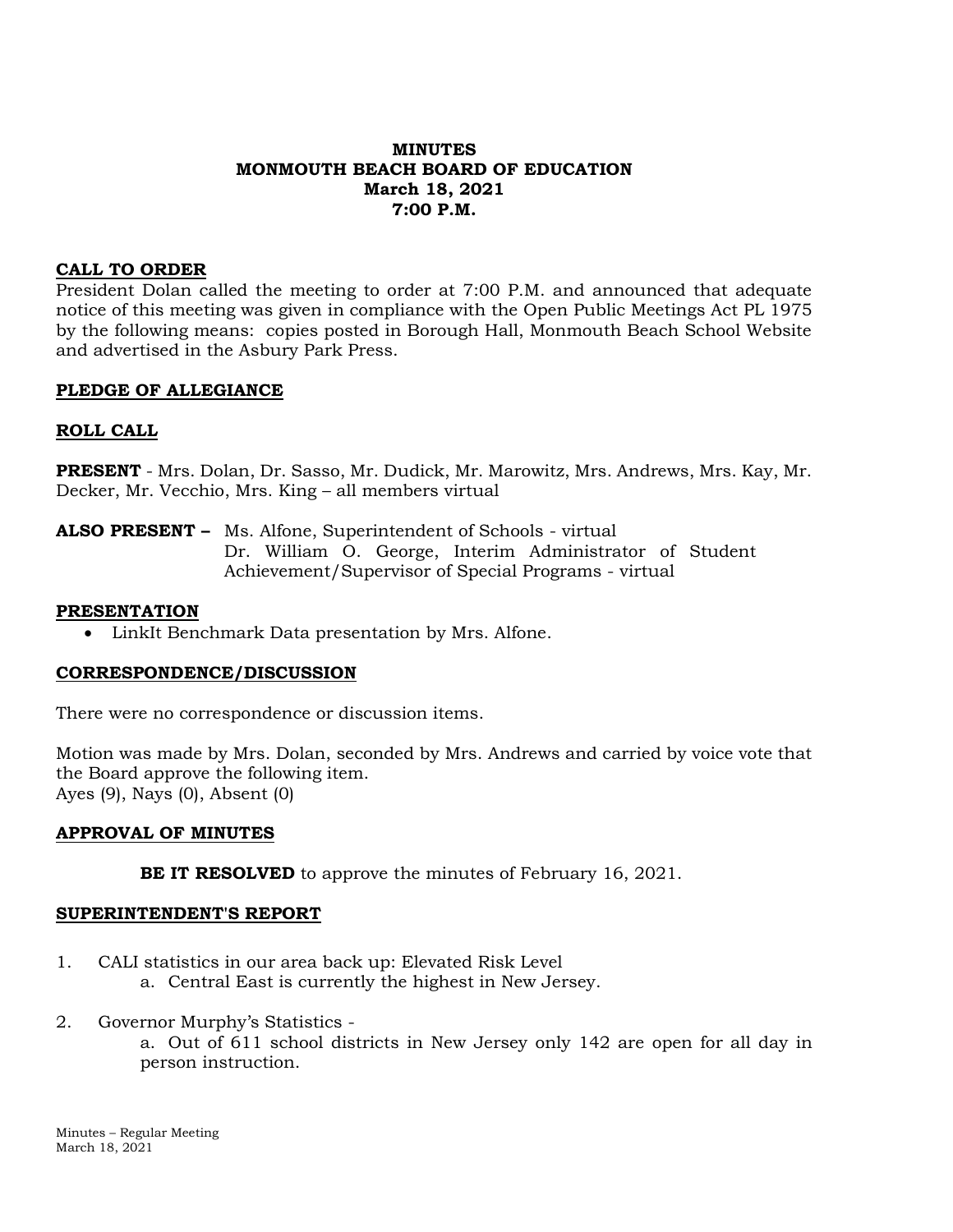## **SUPERINTENDENT'S REPORT (continued)**

b. Out of the 1,245,979 school aged children in New Jersey only 107,498 have sustained in person instruction all year. Our 256 students are a portion of those very fortunate students.

c. The staff is to be commended. They have been willing to come to work with our children every day even in the face of this level of risk. In my opinion it is absolutely heroic.

d. Thank you to the community for their unwavering support. We have to hang on a little longer. This year has not come without many difficult decisions.

3. Boston Trip –  $8<sup>th</sup>$  Grade

a. The decision has been made to not proceed with the  $8<sup>th</sup>$  grade trip to Boston. This decision was made using multiple metrics and vetting information from all angles – legal, NJDOE and NJDOH.

b. We have planned many alternative experiences for our students in the 8<sup>th</sup> grade to have a memorable end of the year – Dave and Busters, Great Adventure, Dinner Cruise.

- 4. Spring sports will begin after spring break Baseball, softball and tennis
- 5. Chorus/Band/Play will all be taking place with outdoor performances in May.
- 6. Innovation Lab Update
	- a. Space being cleared.
	- b. MRA and KShaw providing quotes for equipment and construction.
	- c. Many pieces of technology equipment have already been purchased and have arrived.
- 7. Schedule redesign of Parent Information Sessions will be held in late May/early June.
- 8. NJSLA dates are on the agenda for approval tonight. NJDOE has applied for a second waiver to the federal government. We will proceed to schedule the assessment and see what the outcome of the waiver is.

Motion was made by Mrs. Dolan, seconded by Mrs. Andrews and carried by voice vote that the Board approve the following items  $(A - D)$ . Ayes (9), Nays (0), Absent (0)

A. **BE IT RESOLVED** to approve the following statistical information:

| <b>Total 255</b> |    |           |    |           |    |
|------------------|----|-----------|----|-----------|----|
| Preschool        | 18 | Grade 3-1 | 12 | Grade 6-1 | 12 |
| K                | 19 | Grade 3-2 | 12 | Grade 6-2 | 12 |
| Grade 1-1        | 11 | Grade 4-1 | 14 | Grade 7-1 | 13 |
| Grade 1-2        | 11 | Grade 4-2 | 13 | Grade 7-2 | 13 |
| Grade 2-1        | 14 | Grade 5-1 | 14 | Grade 8-1 | 18 |
| Grade 2-2        | 16 | Grade 5-2 | 15 | Grade 8-2 | 18 |

## **Student Enrollment as of February 26, 2021**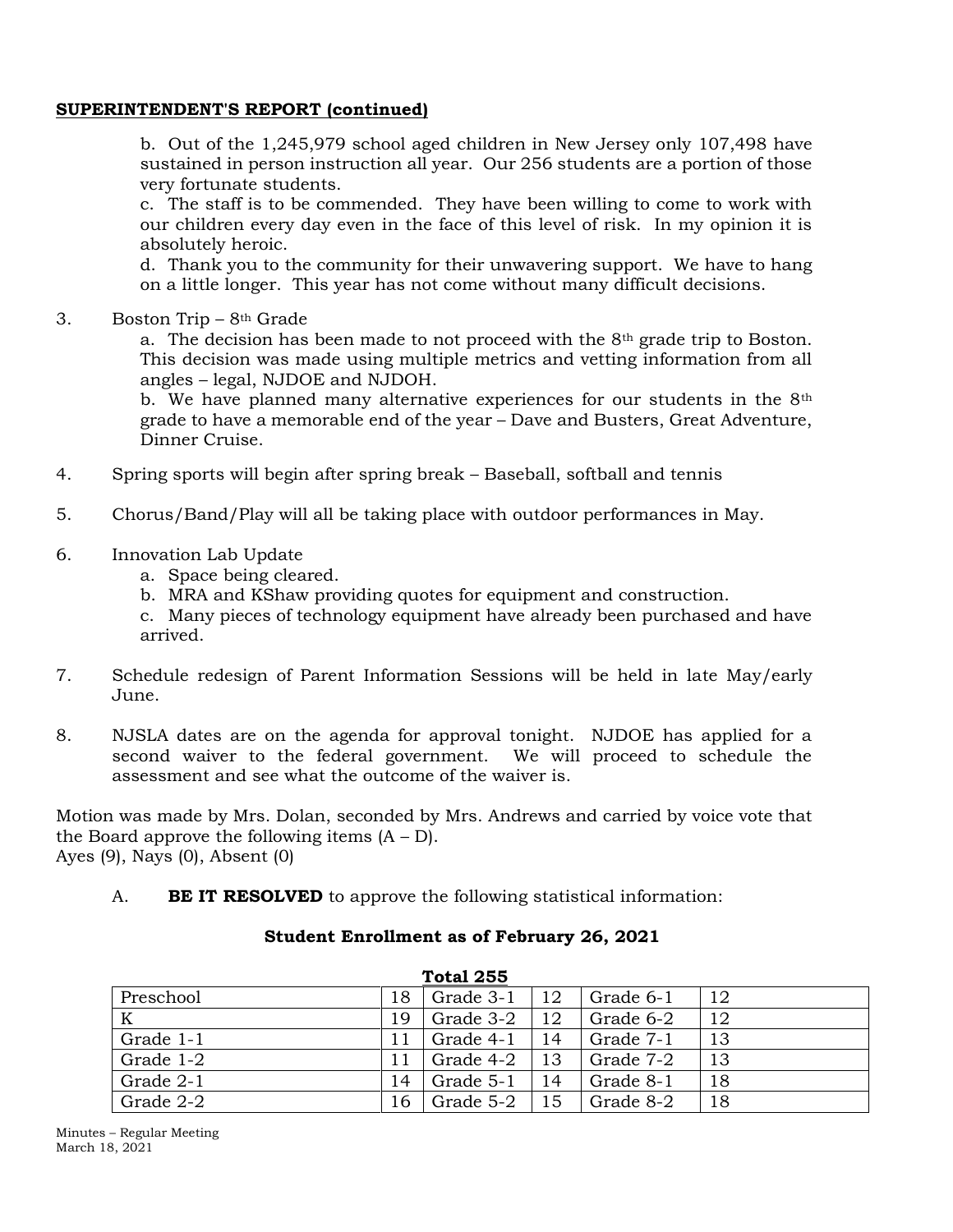## **SUPERINTENDENT'S REPORT (continued)**

| September | 98.5% | February | 97% |
|-----------|-------|----------|-----|
| October   | 98.0% | March    |     |
| November  | 97.0% | April    |     |
| December  | 97.0% | May      |     |
| January   | 97.0% | June     |     |

#### **Student Attendance Staff Attendance**

| September | 100.0% | February | 98.5% |
|-----------|--------|----------|-------|
| October   | 90.0%  | March    |       |
| November  | 94.5%  | April    |       |
| December  | 98.5%  | May      |       |
| January   | 98.5%  | June     |       |

B. Security Drill – Fire Drill, February 23, 2021 at 11:30 a.m. Security Drill – Lockdown, February 25, 2021 at 11:00 a.m.

C. Harassment Intimidation and Bullying

**BE IT RESOLVED** to (affirm, deny or modify) the HIB Form as presented by Mrs. Jessica Alfone.

D. Upon the recommendation of the Superintendent, **BE IT RESOLVED** to approve the MBS District School Calendar for the 2021-2022 school year.

Motion was made by Mrs. Dolan, seconded by Mrs. Andrews and carried by roll call vote that the Board approve the following item (E). Ayes (9), Nays (0), Absent (0)

E. Upon the recommendation of the Superintendent, **BE IT RESOLVED** to approve the Monmouth Beach School Preschool Program for the 2021-2022 school year. *(Attachment 4)*

#### **PTO PRESENTATION – Melanie Andrews**

Mrs. Andrews spoke briefly regarding the new book vending machine for students which should be arriving shortly. She also stated that there will be some other exciting things coming soon.

#### **PUBLIC DISCUSSION**

Minutes – Regular Meeting March 18, 2021 In compliance with Open Public Meetings Act PL 1975, Chapter 10:4-12 subsection b, - A public body may exclude the public only from that portion of a meeting at which the public body discusses any matter involving the employment, appointment, termination of employment, terms and conditions of employment evaluation of the performance of promotion or discipline of any specific prospective public officer or employees or current public offer or employee employed or appointed by the public body, unless all the individual employees or appointees whose rights could be adversely affected request in writing that such matter or matters be discussed at a public meeting. As per Board Bylaws, 0167, public participation in Board Meetings, such remarks are to be limited to five minutes duration. The Board of Education, though affording the opportunity for members of the public to comment will not engage and/or make remarks concerning matters of student confidentiality and/or matters of personnel wherein employees of the District have not been given notice of the Board's intent to discuss their terms and conditions of employment. Members of the public are reminded that though they are afforded the opportunity to address the Board, they are not given license to violate the laws of slander. Comments made by members of the public that are not in keeping with the orderly conduct of a public meeting will be asked to yield the floor and if they fail to do so may be subject to charges under New Jersey statues associated with disruption of a public meeting.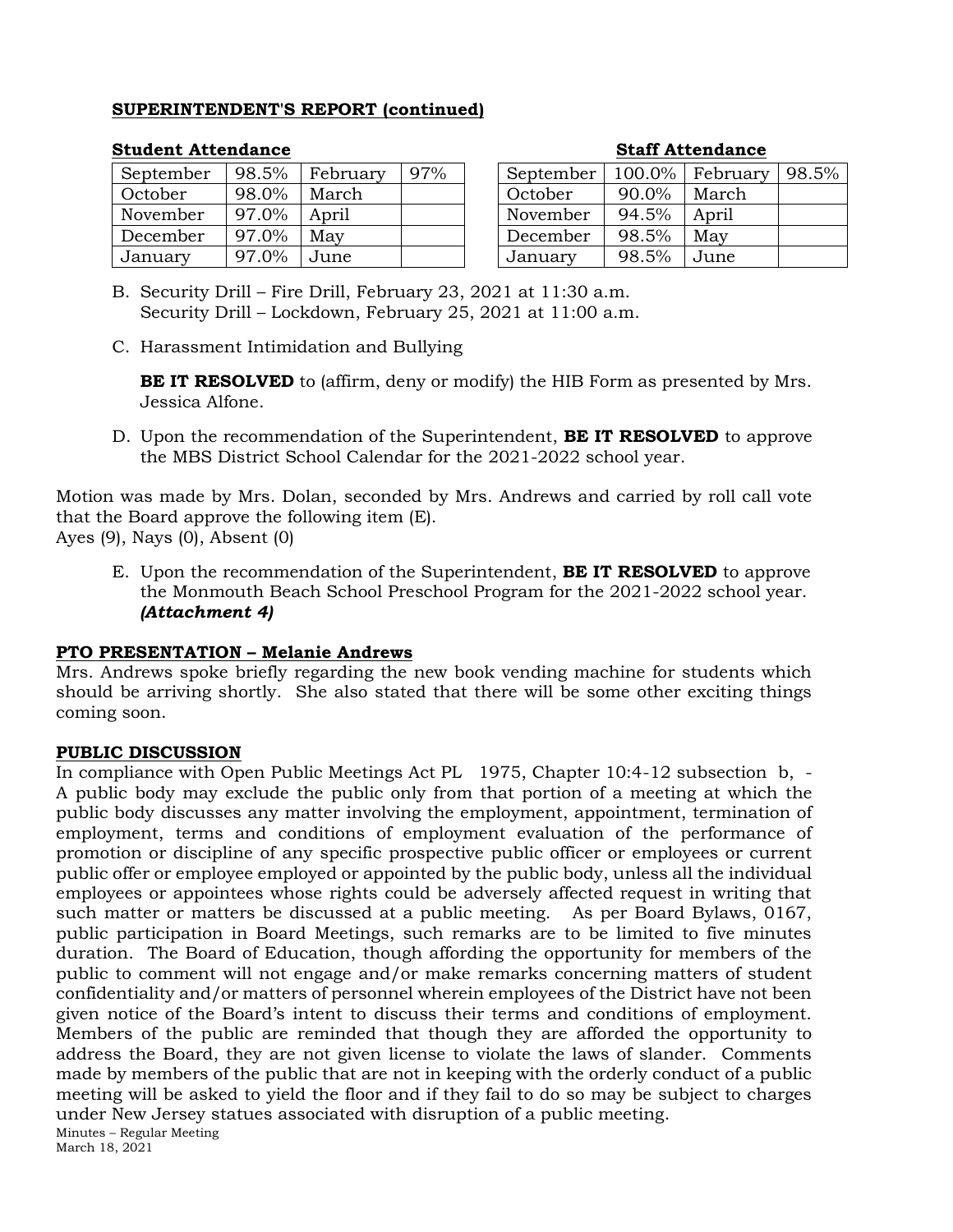## **FINANCE**

Chair: Ken Marowitz Vincent Sasso, Joseph Vecchio, Boyd Decker

Motion was made by Mr. Marowitz, seconded by Mrs. Andrews and carried by roll call vote that the Board approve the following item (A). Ayes (9), Nays (0), Absent (0)

- A. **BE IT RESOLVED** to approve the following financial reports;
	- March 2021 Bill List in the amount of \$323,441.22
	- Payroll Gross total for February 2021 in the amount of \$310,817.20.
	- Report of Board Secretary January Report

| Fund 10 -            |            | \$1,706,368.35 |
|----------------------|------------|----------------|
| Fund 20 -            | $^{\circ}$ | 141,133.19     |
| Fund 40 -            | \$         | 0.00           |
| Capital Reserve      | \$         | 242,145.10     |
| Maintenance Res      | \$         | 355,039,78     |
| Emergency Reserve \$ |            | 10,201.29      |

- Monthly transfer report for January 2021. *(Attachment 1)*
- Pursuant to NJAC 6:120-2.13(d), I certify as of January 2021 no budgetary line item account has been over expended in violation of NJAC 6:20-22.13 (ad). I hereby certify that all of the above information is correct.
- Board Certification:

Pursuant to NJAC 6:20-2.3 (e), we certify that as of January 31, 2021, after review of the Secretary's Monthly Report and upon consultation with the appropriate district officials, that to the best of our knowledge, no major account or fund has been over expended in violation of NJAC 6A:23A-22.13(b) and that sufficient funds are available to meet the district's financial obligations for the remainder of the fiscal year.

Motion was made by Mr. Marowitz, seconded by Mrs. Andrews and carried by roll call vote that the Board approve the following item (B). Ayes (9), Nays (0), Absent (0)

- B. **BE IT RESOLVED** for the Board of Education to ratify the FY2021 IDEA Grant in the amount of:
	- IDEA Basic in the amount of \$62,471.00
	- IDEA Preschool in the amount of \$882.00

Motion was made by Mr. Marowitz, seconded by Mrs. Andrews and carried by roll call vote that the Board approve the following item (C). Ayes (9), Nays (0), Absent (0)

> C. **BE IT RESOLVED** to approve the Teach 4 Results Contract for Professional Development Services with Dr. Severns on September 1, 2021 in the amount of \$5,200.00.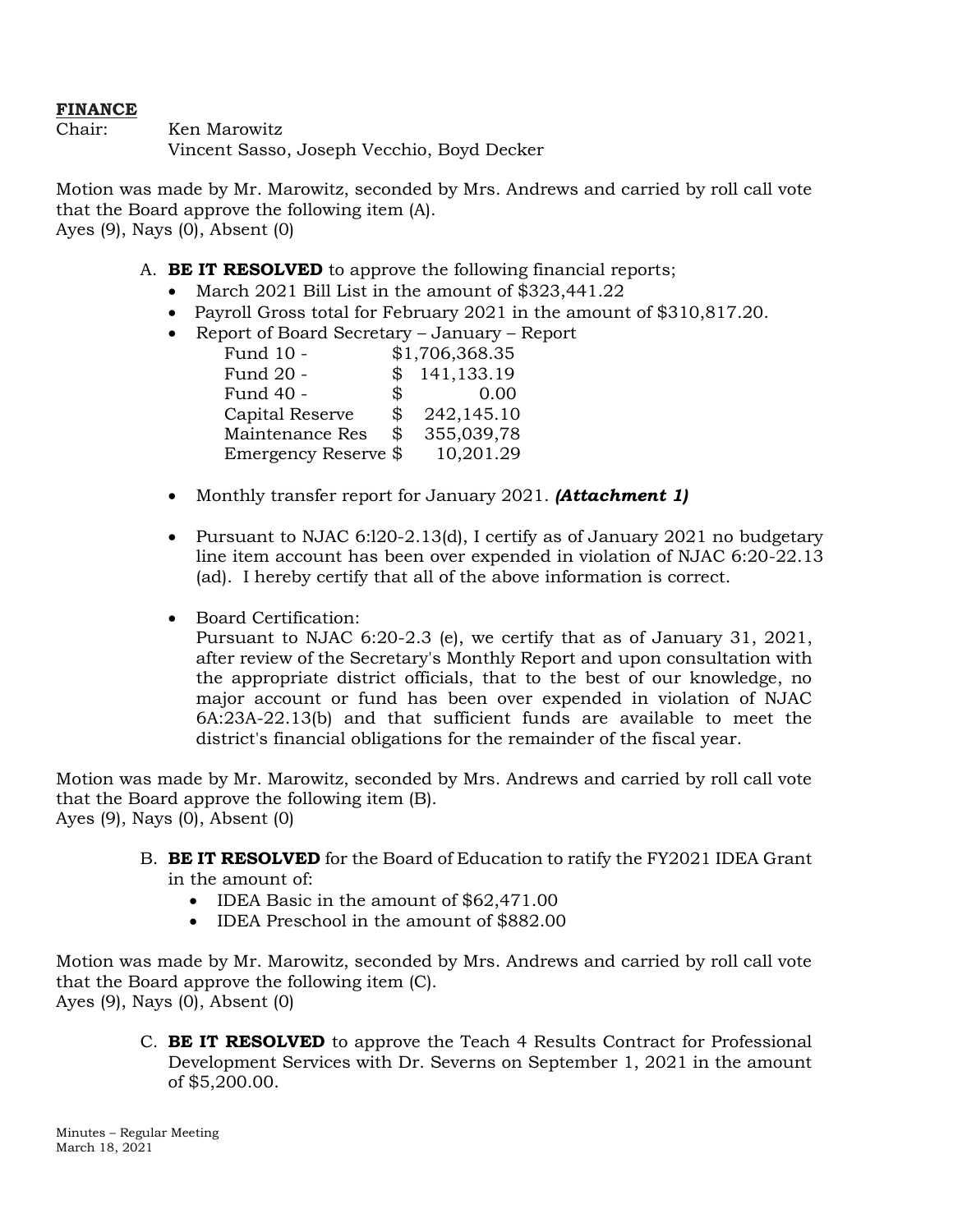# **FINANCE (continued)**

Motion was made by Mr. Marowitz, seconded by Mrs. Andrews and carried by roll call vote that the Board approve the following item (D). Ayes (9), Nays (0), Absent (0)

> D. **BE IT RESOLVED** to approve the Realtime Information Technology (Student Database) Contract for the 2021-2022 school year at a cost of \$11,715.00.

Motion was made by Mr. Marowitz, seconded by Mrs. Andrews and carried by roll call vote that the Board approve the following item (E). Ayes (9), Nays (0), Absent (0)

- E. **BE IT RESOLVED** to approve transportation for the following class trips:
	- Suburban Trails Inc. round trip transportation for YMCA Camp Bernie from May 11, 2022 to May 13, 2022 in the amount of \$2,350.00. (Trip was cancelled in 2021 due to Covid).
	- Suburban Trails Inc. round trip transportation for YMCA Camp Bernie from May 24, 2022 to May 26, 2022 in the amount of \$2,350.00.

Motion was made by Mr. Marowitz, seconded by Mrs. Andrews and carried by roll call vote that the Board approve the following item (F). Ayes (9), Nays (0), Absent (0)

> F. **BE IT RESOLVED** to approve Stempark as an outside vendor for the 2020- 2021 school year for afterschool Stem activities in the amount of \$13,000.

Motion was made by Mr. Marowitz, seconded by Mrs. Andrews and carried by roll call vote that the Board approve the following item (G). Ayes (9), Nays (0), Absent (0)

> G. **BE IT RESOLVED** to approve Cynthia Castello-Bratteson as a State Contracted Rutgers Literacy Coach/Consultant from April, 2021 through June, 2021 in the amount of \$5,400 *(Attachment 2).*

Motion was made by Mr. Marowitz, seconded by Mrs. Andrews and carried by roll call vote that the Board approve the following item (H). Ayes (9), Nays (0), Absent (0)

> H. **BE IT RESOLVED** to approve the NJSBA ACES Cooperative Pricing System Agreement between Monmouth Beach Board of Education and the New Jersey School Boards Association *(Attachment 3).*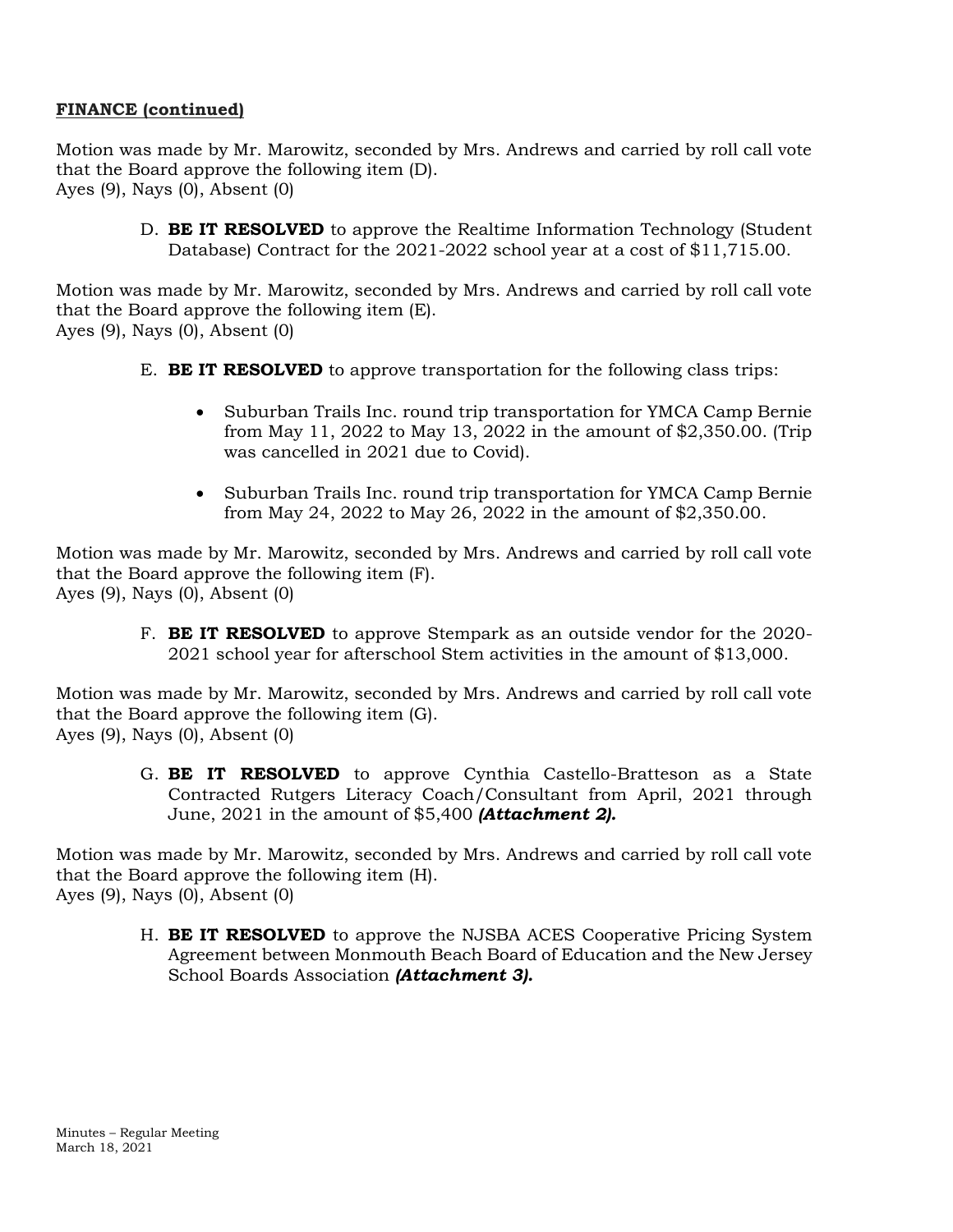### **FINANCE (continued)**

Motion was made by Mr. Marowitz, seconded by Mrs. Andrews and carried by roll call vote that the Board approve the following item (I). Ayes (9), Nays (0), Absent (0)

- I. **BE IT RESOLVED** to approve the following ESSER II Funding:
	- \$93,991.00 ESSER II
	- $\bullet$  \$25,000.00 Learning Acceleration
	- \$45,000.00 Mental Health/Support Services

Mr. Genovese gave a brief presentation regarding the FY2022 budget stating that with some final adjustments made with the Superintendent and Dr. George, they were able to bring the tax rate increase to zero.

Motion was made by Mr. Marowitz, seconded by Mrs. Andrews and carried by roll call vote that the Board approve the following item (J). Ayes (9), Nays (0), Absent (0)

## J. **APPROVAL TO SUBMIT TENTATIVE FY2022 BUDGET TO THE COUNTY OFFICE**

That the Board approve the following Resolution and submission of the tentative FY2022 budget to the County Office on or before March 22, 2021.

#### **RESOLUTION**

**WHEREAS,** the Monmouth Beach Board of Education (herein referred to as "the Board") will submit a tentative budget to the State of New Jersey on or before March 22, 2021; and

**WHEREAS**, the Board with County approval will advertise the budget no later than April 24, 2021 in the legal section of the Asbury Park Press; and

**WHEREAS**, the amount of the total operating budget shall be \$5,804,999 in the Department of Education Budget workbook of which \$4,907,507 shall be raised by local tax levy; and

**WHEREAS**, the amount of the total special revenue fund is \$260,936.00; and

**WHEREAS**, the amount of debt service raised through local tax levy shall be \$230,600; and

**WHEREAS**, school district policy Travel/Reimbursement Policy #6471 and N.J.A.C. 6A:23A-7 provides that the Board of Education shall establish in the annual school budget a maximum expenditure amount that may be allotted for such travel and expense reimbursement for 2021 – 2022 school year; and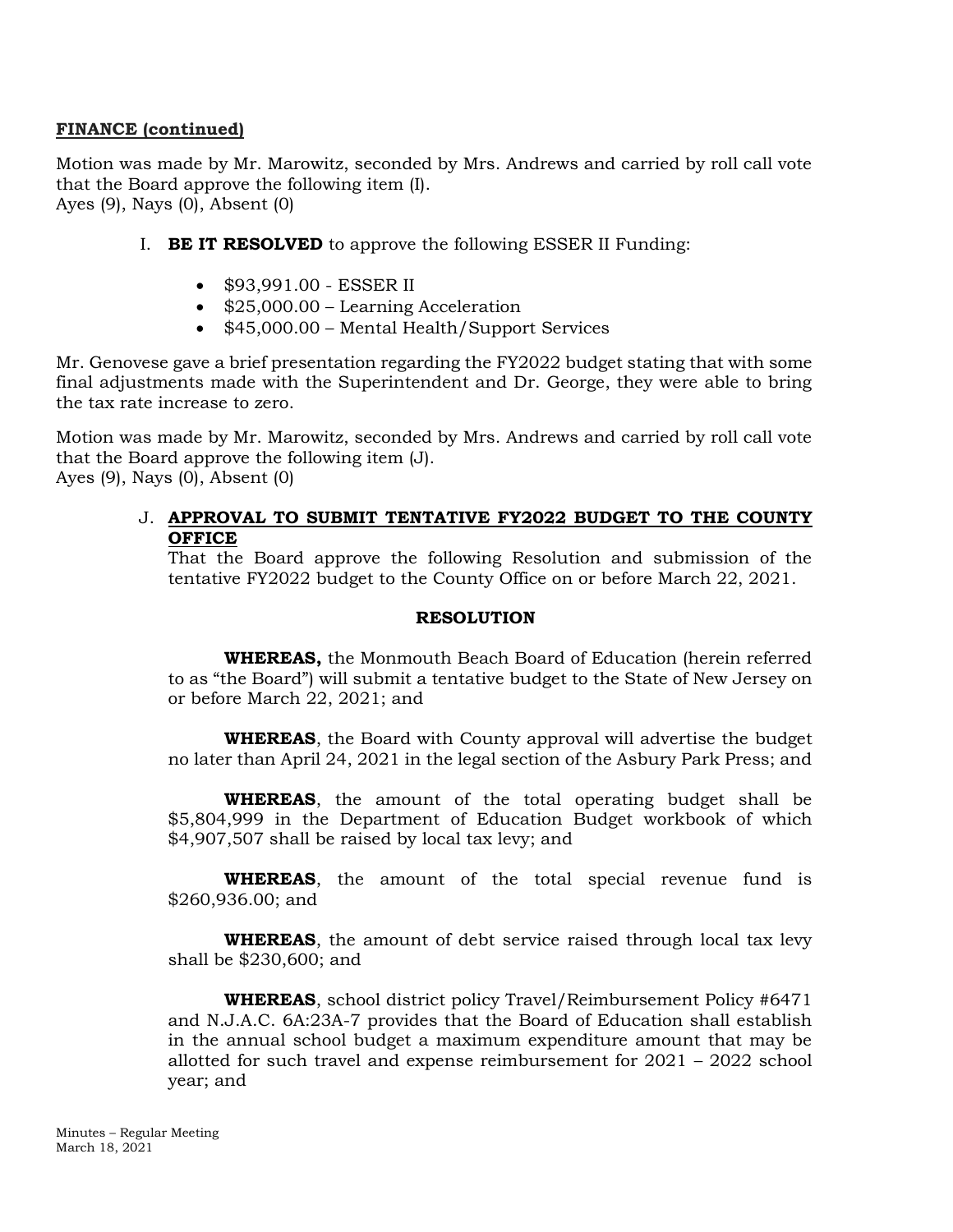#### **FINANCE (continued)**

## J. **APPROVAL TO SUBMIT TENTATIVE FY2022 BUDGET TO THE COUNTY OFFICE (continued)**

**WHEREAS**, a Board of Education may establish, for regular district business travel only, a threshold of \$150 per staff member where prior Board approval shall not be required unless this threshold for a staff member is exceeded; and

**WHEREAS**, the board hereby establishes the school district travel maximum for the 2021 – 2022 school year at the sum of \$28,000; and

**NOW THEREFORE BE IT RESOLVED**, the Monmouth Beach Board of Education hereby submits this Resolution in support of the 2021 – 2022 budget to the County for approval.

> Peter E. Genovese III, RSBO, QPA School Business Administrator/Board Secretary

#### **PERSONNEL**

Chair: Barbara Kay Melanie Andrews, Chris Dudick, Aleksandra King

Motion was made by Mrs. Kay, seconded by Mrs. Andrews and carried by roll call vote that the Board approve the following item (A). Ayes (9), Nays (0), Absent (0)

A. **BE IT RESOLVED** to approve the following stipend positions for the 2020-2021 school year in accordance with the MBTA Contract:

| Michael Kammerer – Baseball Coach (Year 4) |
|--------------------------------------------|
| Dorothy Mahoney - Softball Coach (Year 4)  |
| Doreen Silakowski – Tennis Coach (Year 4)  |

Motion was made by Mrs. Kay, seconded by Mrs. Andrews and carried by voice vote that the Board approve the following item (B).

Ayes (9), Nays (0), Absent (0)

B. **BE IT RESOLVED** to approve Rachel Kammerer to take Maternity Leave beginning on May 10, 2021 through the end of the school year, tentatively June 22, 2021, using accumulated sick days. From September 1, 2021 through her anticipated return on November 22, 2021, Mrs. Kammerer will utilize NJ Family Leave for 12 weeks.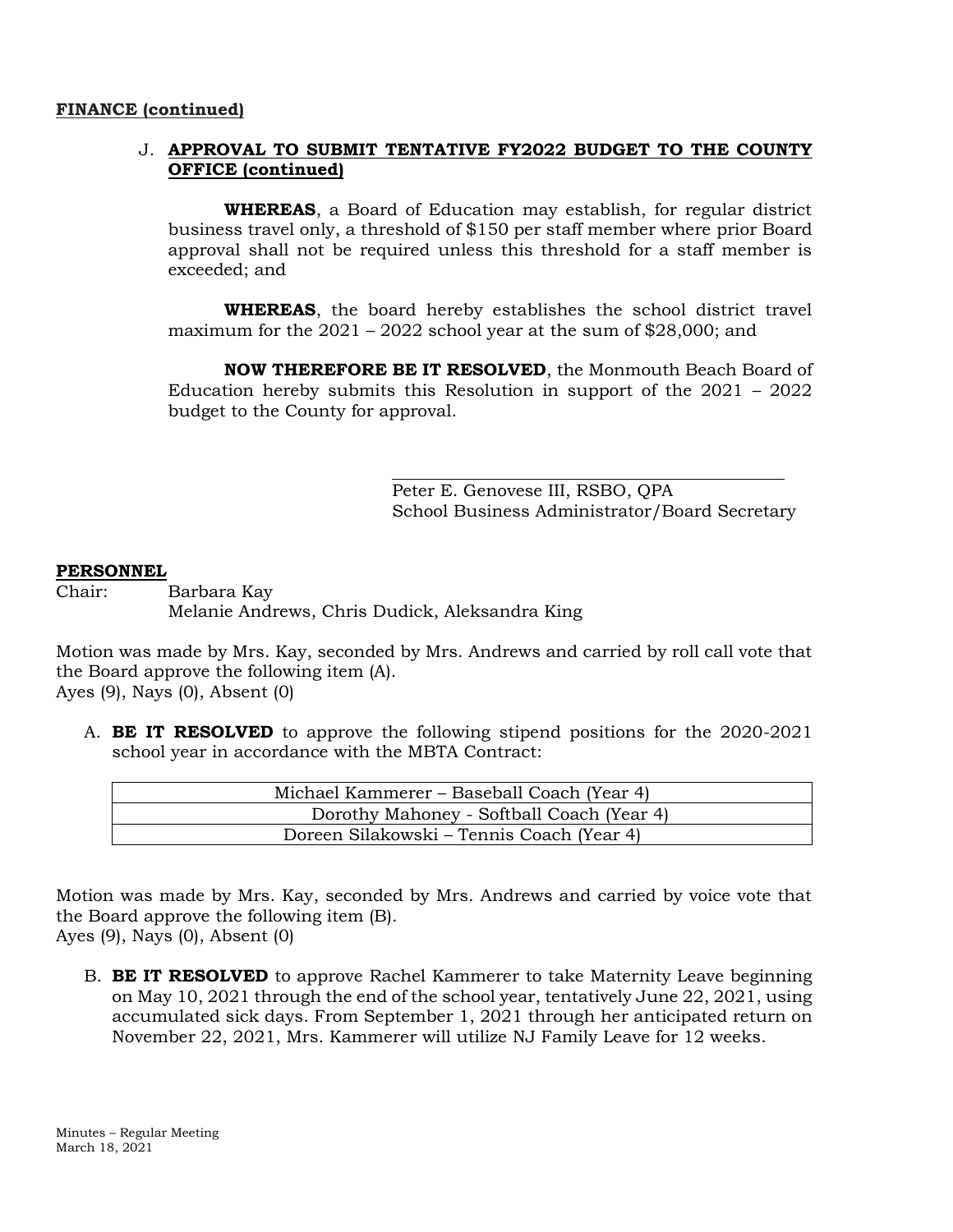## **PERSONNEL (continued)**

Motion was made by Mrs. Kay, seconded by Mrs. Andrews and carried by voice vote that the Board approve the following item (C). Ayes (9), Nays (0), Absent (0)

C. **BE IT RESOLVED** to approve Meghan Vaccarelli to take Maternity Leave beginning on May 17, 2021 through the end of the school year, tentatively June 22, 2021, using accumulated sick days.

Motion was made by Mrs. Kay, seconded by Mrs. Andrews and carried by roll call vote that the Board approve the following item (D). Ayes (9), Nays (0), Absent (0)

D. **BE IT RESOLVED** to approve the hiring of Christopher Aviles as MBS's Technology and Innovation Specialist, effective September 1, 2021 through June 30, 2022 at the salary of \$85,000.00.

Motion was made by Mrs. Kay, seconded by Mrs. Andrews and carried by roll call vote that the Board approve the following item (E). Ayes (9), Nays (0), Absent (0)

- E. **BE IT RESOLVED** to approve the creation the following additional position:
	- Third Preschool Teacher for the 2021-2022 school year.

Motion was made by Mrs. Kay, seconded by Mrs. Andrews and carried by roll call vote that the Board approve the following item (F). Ayes (9), Nays (0), Absent (0)

F. **BE IT RESOLVED** to approve Michele LaValle from Step 1 BA + 30 (\$57,550.00) to Step 1 MA (\$58,400.00), effective January 1, 2021, per the MBTA Contract Salary Guide.

#### **CURRICULUM AND INSTRUCTION**

Chair: Chris Dudick Barbara Kay, Melanie Andrews, Aleksandra King

Motion was made by Mr. Dudick, seconded by Mrs. Andrews and carried by roll call vote that the Board approve the following item (A). Ayes (9), Nays (0), Absent (0)

A. **BE IT RESOLVED** to approve the following;

- Michele LaValle to attend Highscope online training webinar during the spring at a cost of \$175.00.
- Lori Gallo to attend the Webinar for Project Read: Story Form Comprehension on March 22, 2021 at no cost.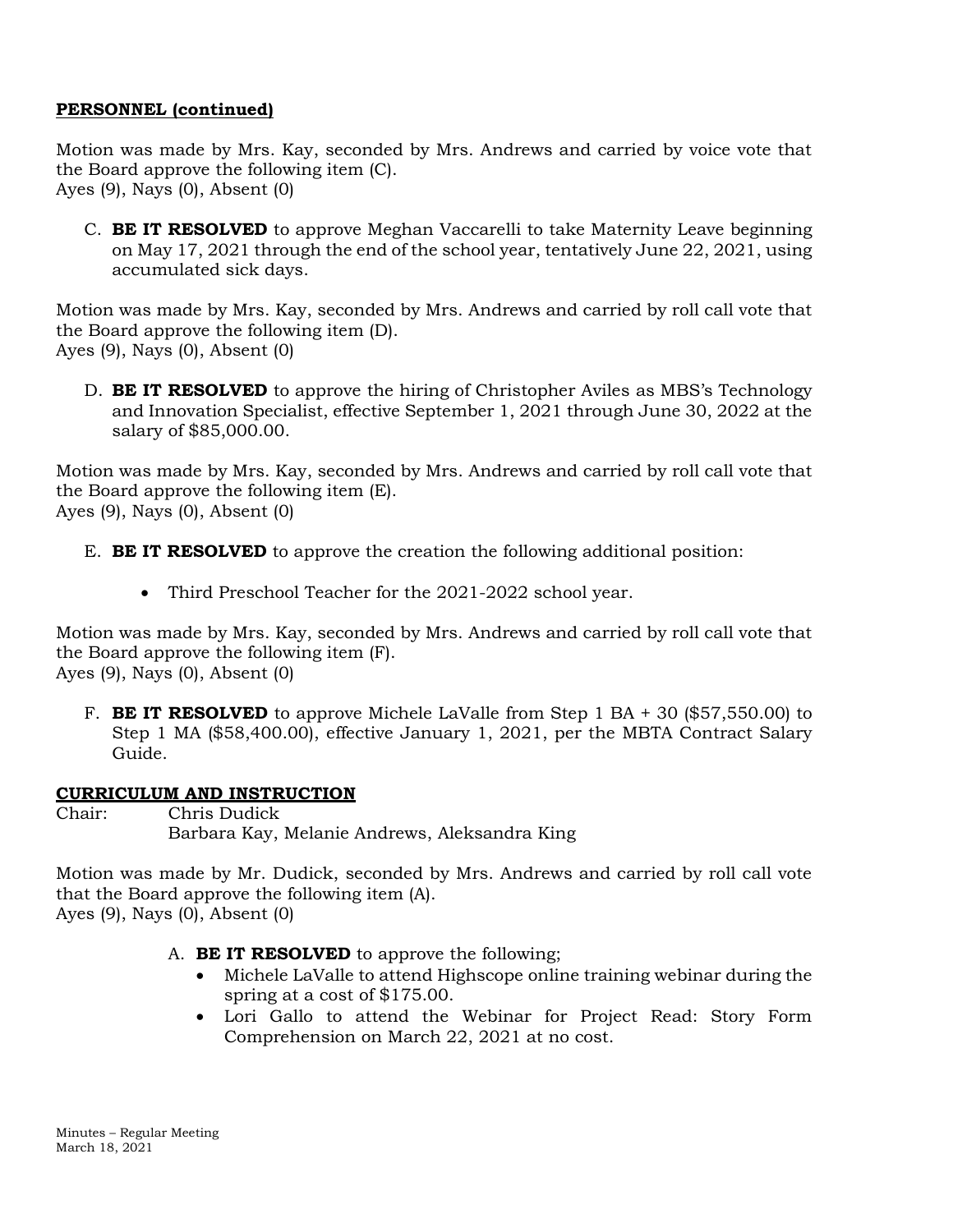# **CURRICULUM AND INSTRUCTION (continued)**

Motion was made by Mr. Dudick, seconded by Mrs. Andrews and carried by voice vote that the Board approve the following item (B). Ayes (9), Nays (0), Absent (0)

B. **BE IT RESOLVED** to approve the following testing dates for the NJSLA:

- Math Grades  $3$  through  $8 -$  May  $3 5$ , 2021
- Math Grades 3 through 8 Makeup Dates May 6-7, 2021
- ELA Grades  $3$  through  $8 -$  May 10-11, 2021
- ELA Grades 3 through 8 Makeup Dates May 12-13, 2021
- Science Grades  $5$  and  $8 -$  May 17-20, 2021
- Science Grades 5 and 8 Makeup Dates May 21-24, 2021

## **BUILDING AND GROUNDS**

Chair: Vincent Sasso Ken Marowitz, Boyd Decker, Joseph Vecchio

Motion was made by Mr. Sasso, seconded by Mrs. Andrews and carried by voice vote that the Board approve the following item (A).

Ayes (9), Nays (0), Absent (0)

- A. **BE IT RESOLVED** to approve the following Building Use Application Forms:
	- Spring Concert Band/Chorus Performance on 5/26/2021 (raindate)  $5/27/21$ ). Hours of use 3:00 p.m. – 7:00 p.m. on the blacktop/grass near playground area.
	- Spring Concert Pre  $K 3$  Performance on  $5/19/21$  (raindate  $5/20/21$ ). Hours of use  $3:00$  p.m. –  $7:00$  p.m. on the blacktop/grass near playground area.

Motion was made by Mr. Sasso, seconded by Mrs. Andrews and carried by voice vote that the Board approve the following item (B). Ayes (9), Nays (0), Absent (0)

B. **BE IT RESOLVED** to approve the following Building Use Forms:

 PTO to host the MBS School Play. Rehearsal will take place from March 1, 2021 through May 15, 2021, times TBD. The final play performance will take place on May 15, 2021 with a rain date of May 16, 2021, times TBD.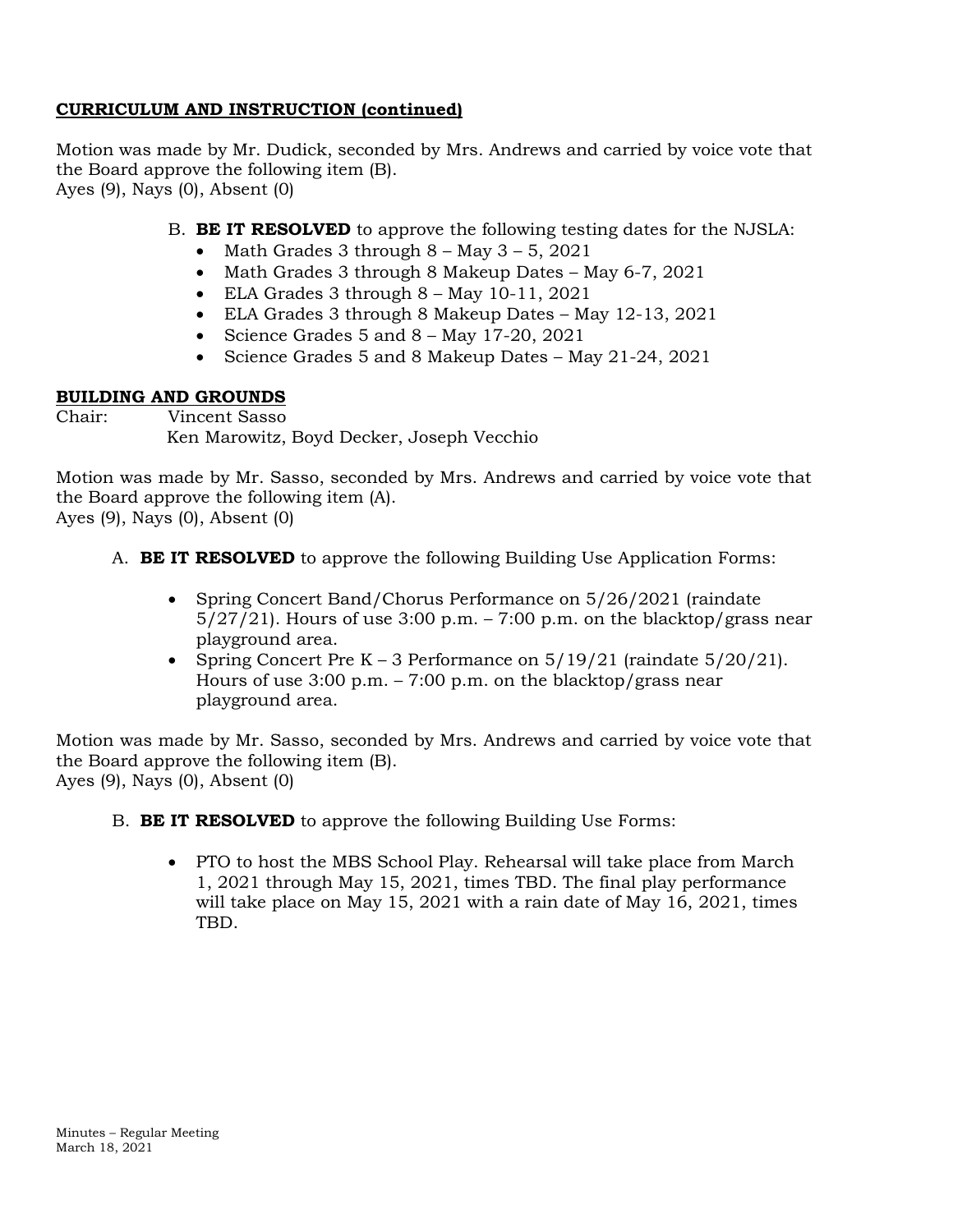# **POLICY**

Chair: Melanie Andrews

Motion was made by Mrs. Andrews, seconded by Mrs. Dolan and carried by voice vote that the Board approve the following item (A). Ayes (9), Nays (0), Absent (0)

- A. **BE IT RESOLVED** to approve the first read of the following policies:
	- P0145 BOE Member Resignation and Removal (Revised)
	- P0164.6 Remote Public Board Meetings During A Declared Emergency
	- P1643 Family Leave (New)
	- P5330.01 Administration of Medical Cannabis (Revised)
	- P7425 Lead Testing of Water in Schools (New)
	- P2415 Every Student Succeeds Act (Revised)
	- P2415.02 Title I-Fiscal Responsibility (Revised)
	- P2415.05 Student Surveys, Analysis, and/or Evaluations (Revised)
	- P2415.20 Every Student Succeeds Act Complaints (Revised)
	- P4125 Employment of Support Staff Members
	- P6360 Political Contributions (Revised)
	- P9713 Recruitment by Special Interest Groups (Revised)

#### **GENERAL ITEMS**

The April Board meeting will be held on April 29, 2021 at 7:00 P.M. This will be the public budget review. The Curriculum and Instruction Committee will meet on April 21, 2021 and the Buildings and Grounds/Finance Committee will meet on April 22, 2021 at 7:15 A.M.

Motion was made by Mrs. Dolan, seconded by Mrs. Andrews and carried by roll call vote that the Board approve the following item (A). Ayes (9), Nays (0), Absent (0)

- A. **BE IT RESOLVED** to approve the following class trips:
- Grade 8 Trip to Dave & Busters, Woodbridge, NJ on June 10, 2021 from 9:45 a.m. to 3:15 p.m.
- Incoming Grade 6 Trip to YMCA Camp Bernie from May 24, 2022 to May 26, 2022 at a cost of \$5,220.00.
- Former Grade 6 Trip to YMCA Camp Bernie from May 11, 2022 to May 13, 2022 at a cost of \$4,320.00.
- Grade 8 Trip on Teal Cruises on June 8, 2021 from  $6:00$  p.m. to  $9:00$  p.m.